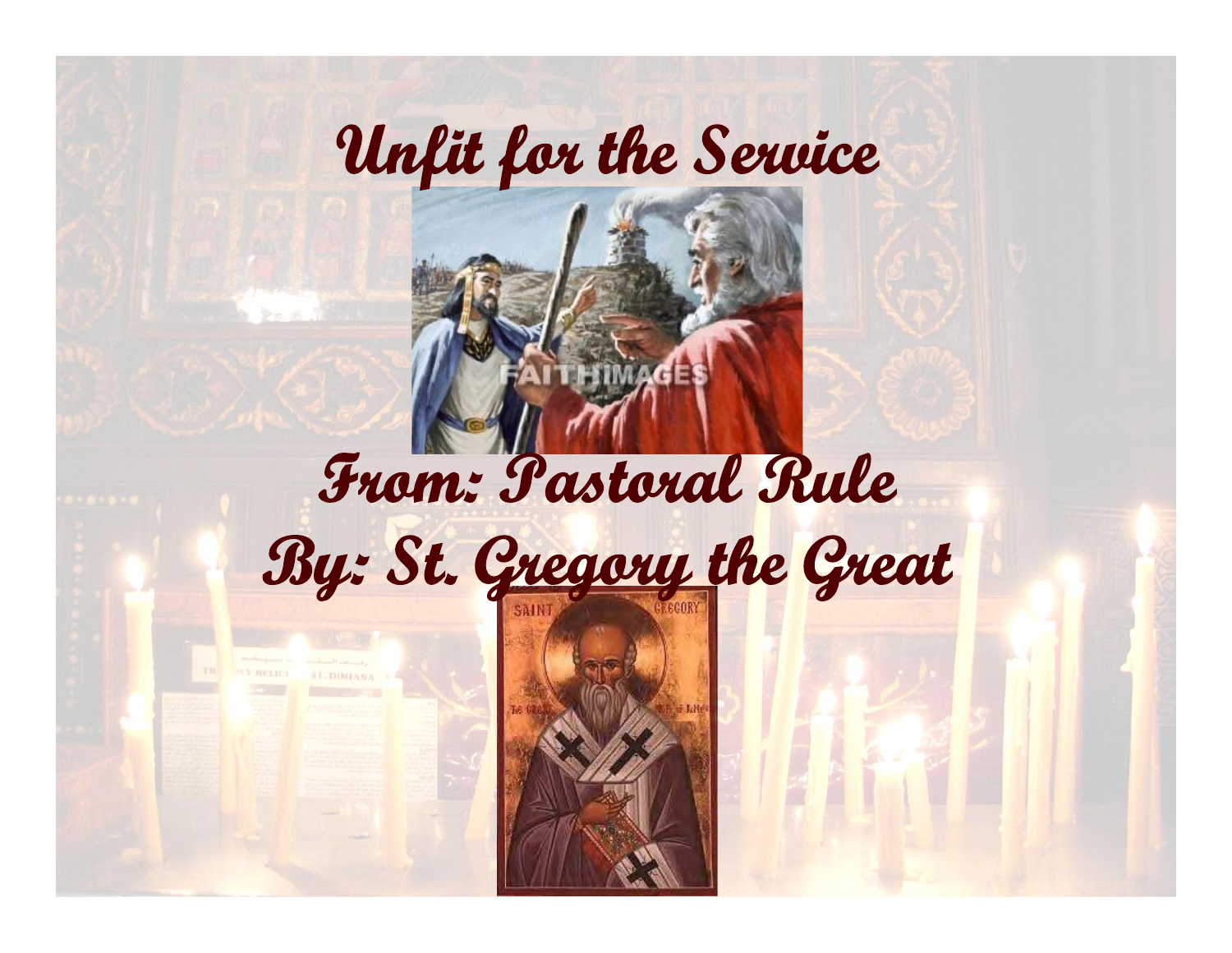#### *Let everyone measure himself…*

- *Wherefore let everyone measure himself wisely, lest he venture to assume a place of rule, while in himself vice still reigns unto condemnation; lest one whom his own guilt depraves desire to become an intercessor for the faults of others. (St. Gregory)*
	- *Examine ourselves!*
	- *Do we still have faults?*
	- *Faults may make us unfit to serve*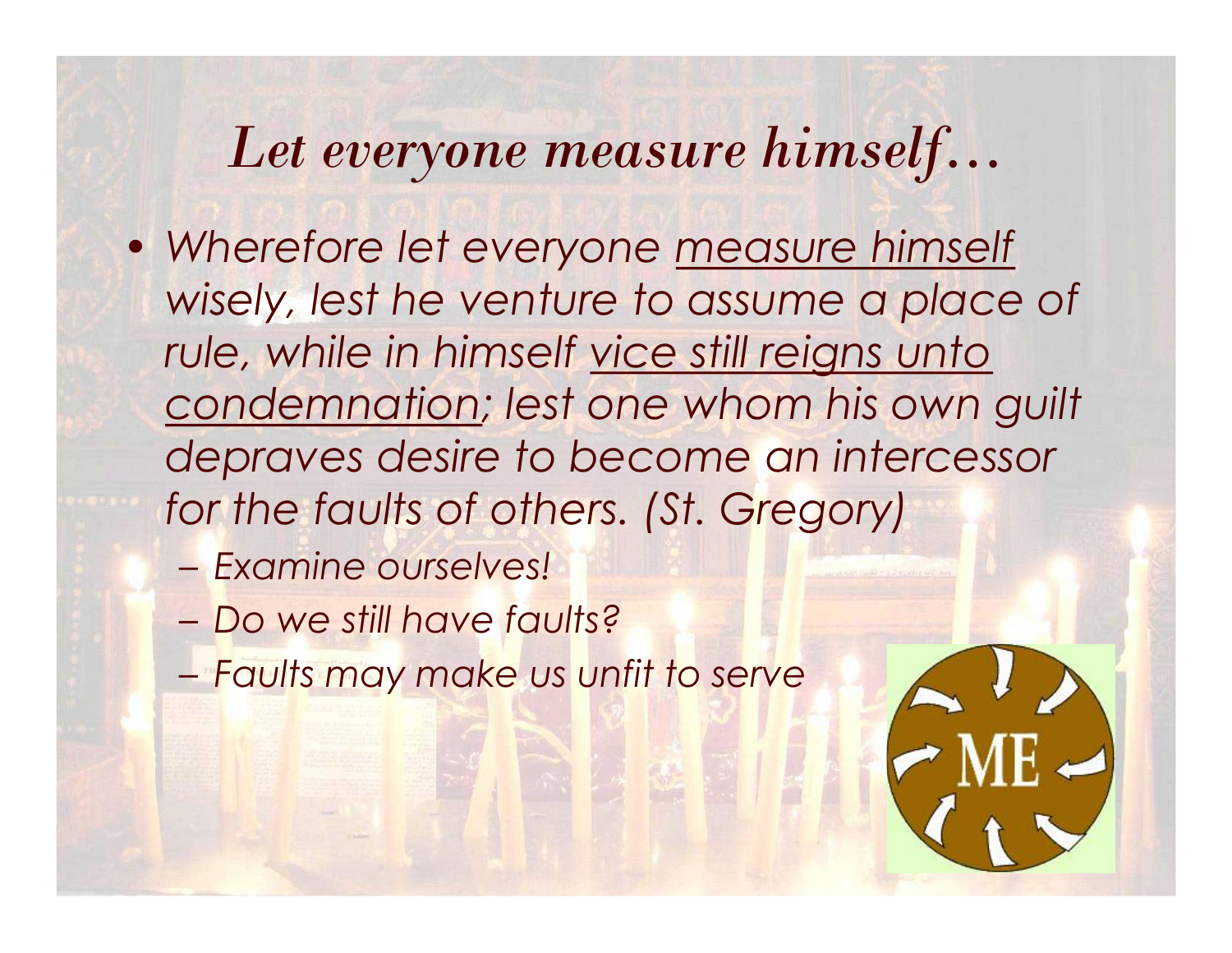#### Who may NOT serve?

•*"Speak unto Aaron: Whosoever he be of your seed throughout their generations that has a blemish, he shall not offer loaves of bread to the Lord his God" (Leviticus 21:17).* generanoris marrias<br>shall not offer loaves<br>the Lord his God'' (Le<br>ب<mark>ُ رَجُلٌ مِنْ نَسْلِكَ فِيهِ عَاهَةٌ دَبَائِحَ</mark><br>فَلَى مَدَى أَجْنَالِهِمْ،

*قُلْ لِھَرُونَ : لاَ یُقَرِّبْ رَجُلٌ مِنْ نَسْلِكَ فِیھِ عَاھَةٌ ذَبَائِحَ <sup>17</sup>*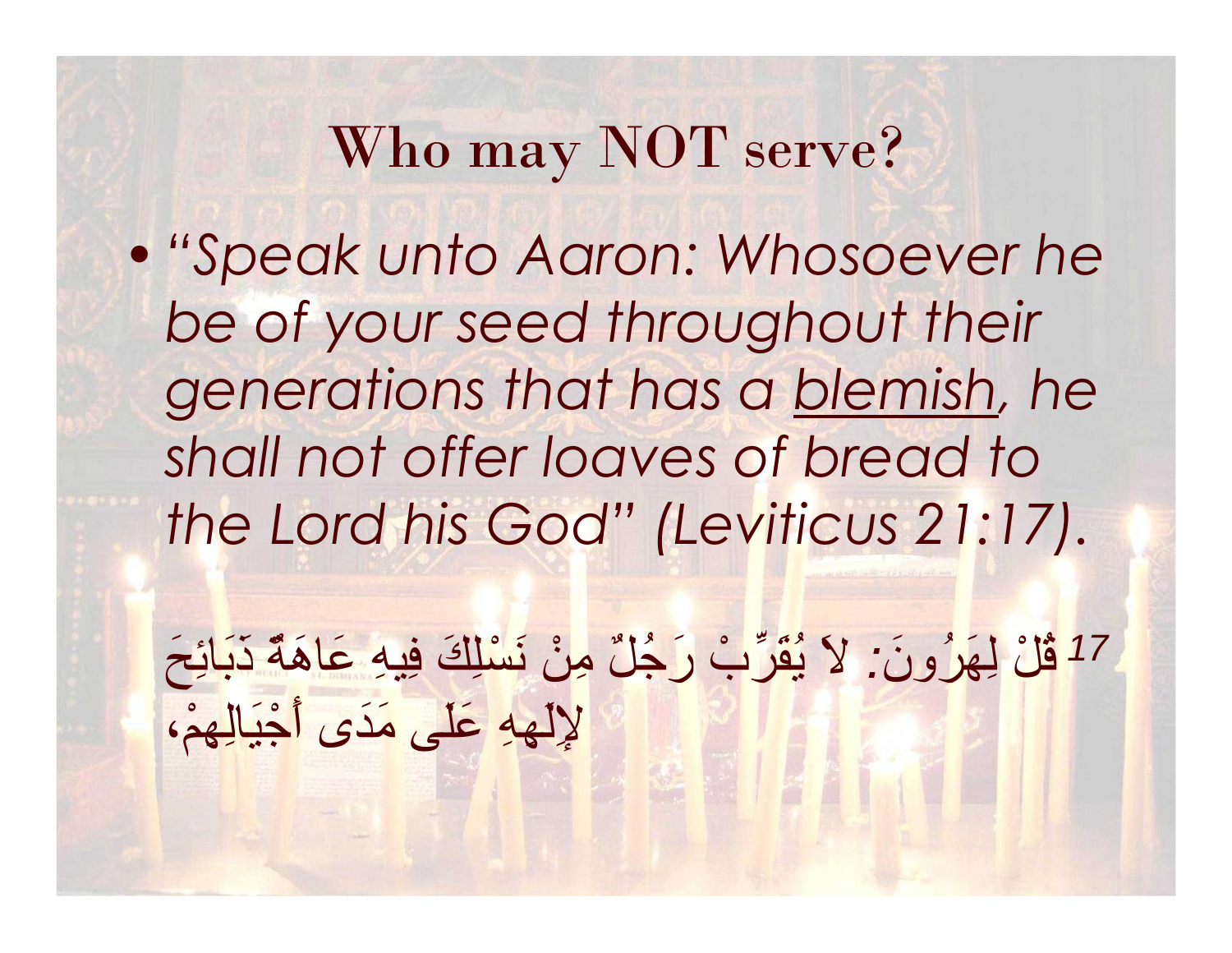Who may NOT serve? • *"If he be blind, if he be lame, if he have either a small or a large and crooked nose, if he be broken-footed or broken-handed, if he be hunch-backed, if he be blear-eyed (blepharitis), if he have a white speck (albuginem) in his eye, if chronic scabies, if impetigo in his body, or if he be ruptured (ponderosus)"* (Lev 21:18-20). مُشَوَّمَ الْوَجْهِ أَمْ فِيهِ عُضْوٌ مَنْ 19 وَلاَ مَكْسُونَ الَّذِي أَوِ rie be nonch-backea, if he be biear-eyea<br>(blepharitis), if he have a white speck<br>(albuginem) in his eye, if chronic scabies, if<br>impetigo in his body, or if he be ruptured<br>(ponderosus)" (Lev 21:18-20).<br>فَكُلُّ رَجُلٍ مُصَا 20prepridinis), if he have a write speck<br>(albuginem) in his eye, if chronic scabies, if<br>impetigo in his body, or if he be ruptured<br>(ponderosus)" (Lev 21:18-20).<br>فَكُلَّ رَجُلٍ مُصَابٍ بِعَاهَةٍ لاَ يَتَقَدَّمْ سَوَّاءٌ أَكَ and this body, or if he be ruptured<br>impetigo in his body, or if he be ruptured<br>(ponderosus)" (Lev 21:18-20).<br>فَكُلُّ رَجُّلٍ مُصَابٍ بِعَاهَةٍ لاَ يَتَقَدَّمْ سَوَاءٌ أَكَانَ أَعْمَى أَمْ أَعْرَجَ أَمْ<br>مُشْتَرَّ وَ لاَ ال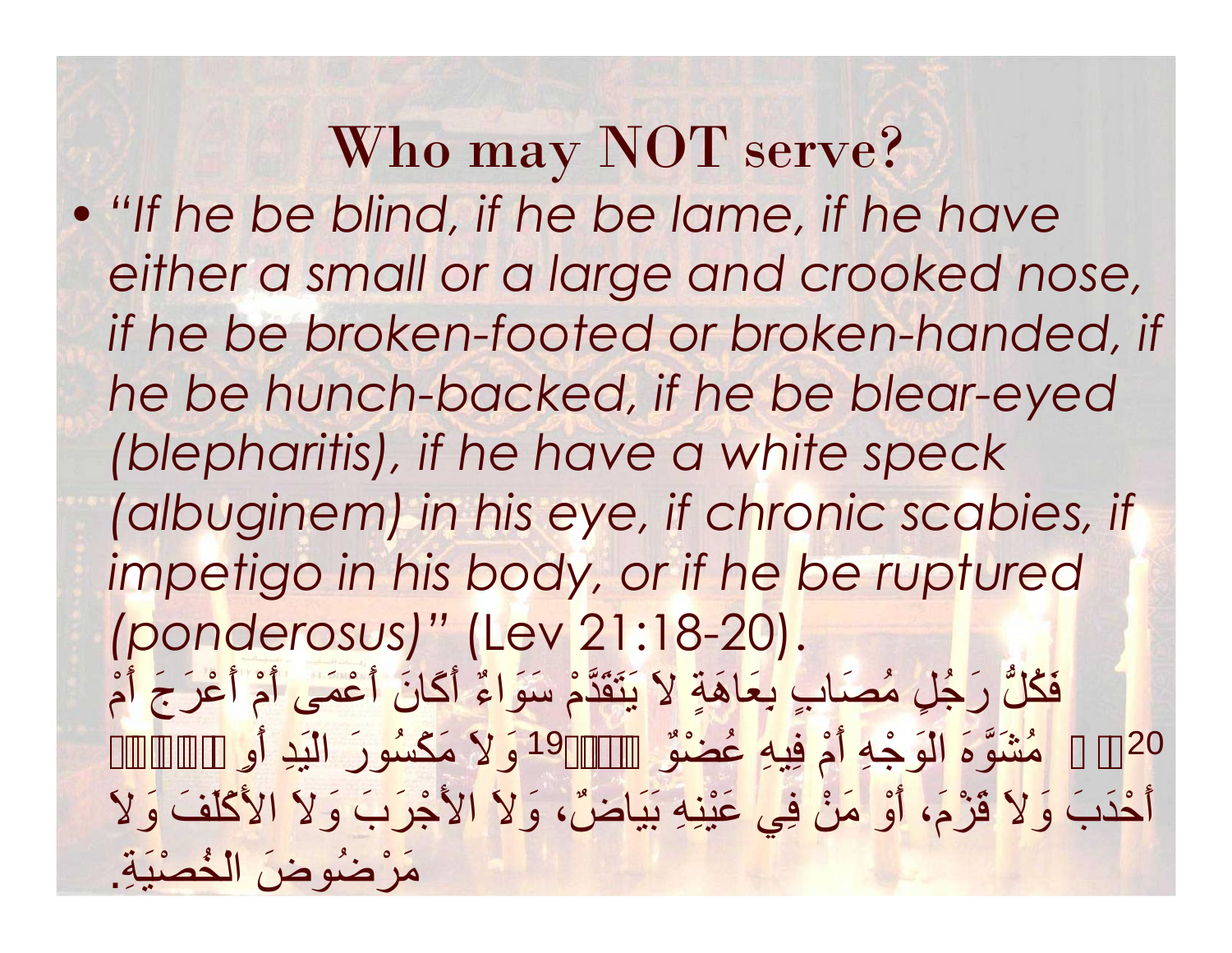## Blind -

- Unacquainted with the Light
- Whelmed in the darkness of the present life
- **Knows not whither he is advancing the steps of his conduct**
	- Does not know where he is going, or stepping
- *"He will keep the feet of his saints, and the wicked shall be silent in darkness"* (1 Kings 2:9)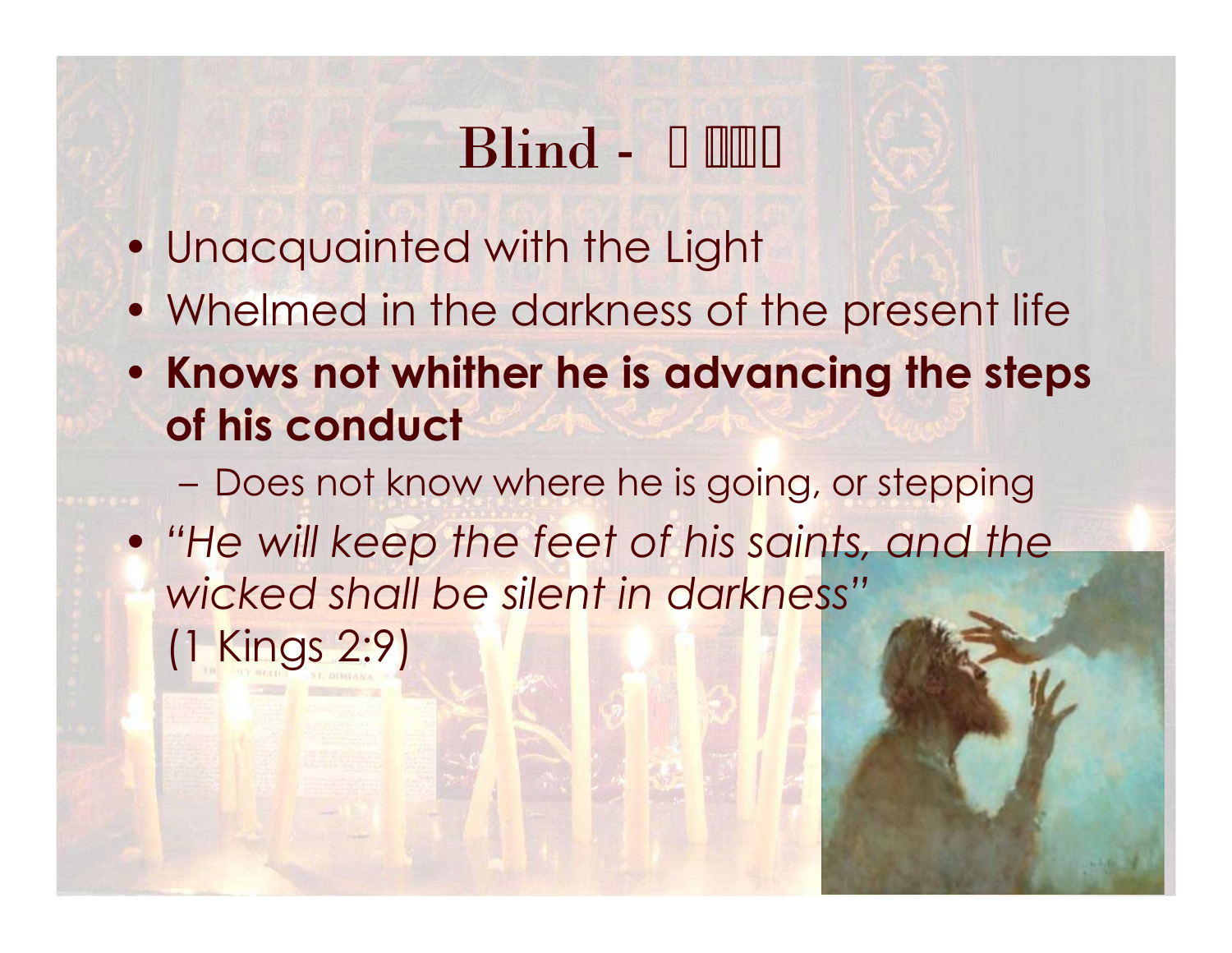#### Lame -

 • One who does indeed see in what direction he ought to go, but, through infirmity of purpose **is unable to keep perfectly the way of life which he sees**



- Unable to rise above his faults to walk a spiritual life
- *"Lift up the hands which hang down, and the feeble knees, and make straight paths for your feet, lest that which is lame be turned out of the way; but let it rather be healed."* (Hebrews 12:12-13)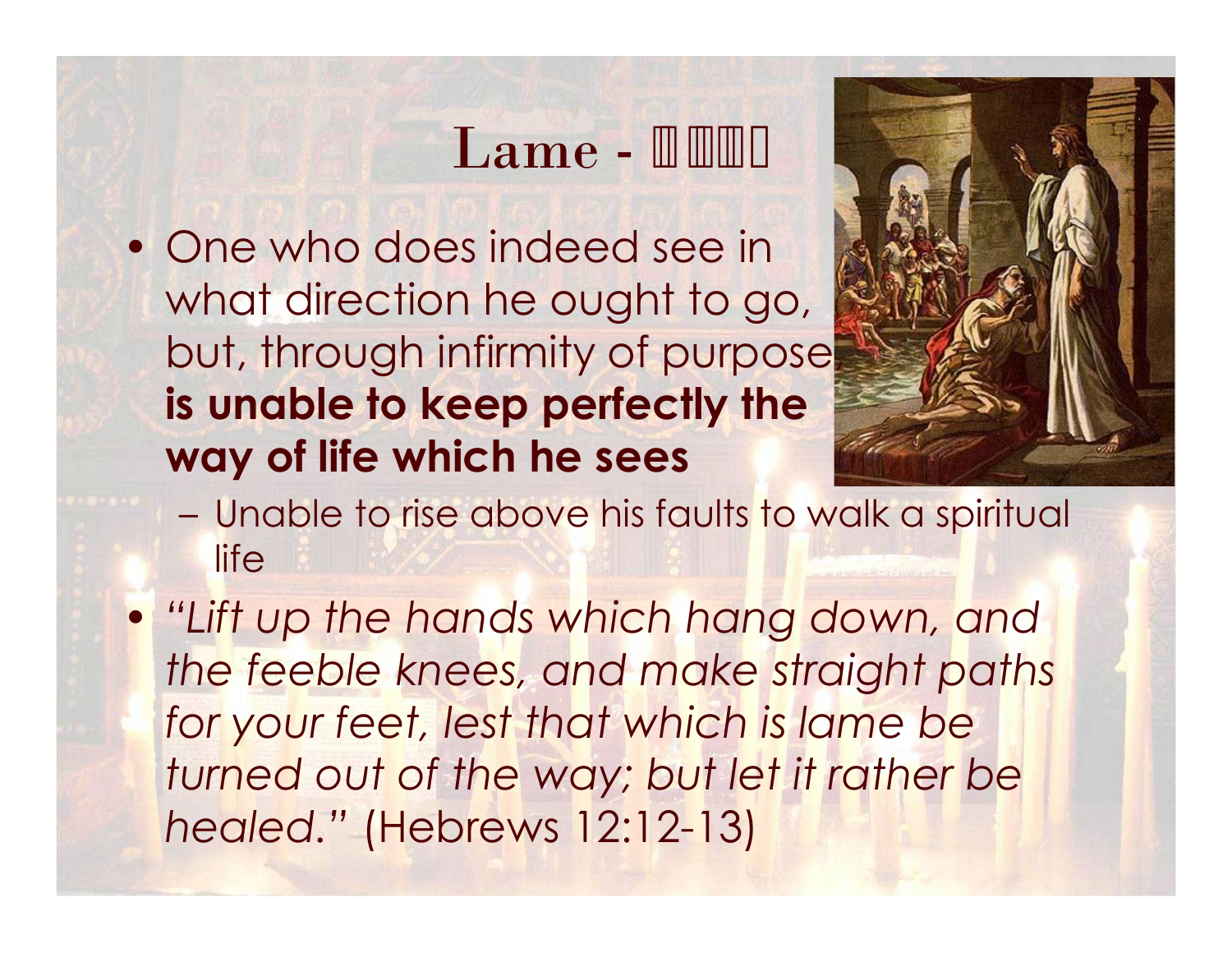#### A Small Nose

- **One who is not adapted for keeping the measure of discernment**
	- Can't discern sweet odors from stenches
	- Can't discern righteousness from evil
- *"Your nose is as the tower which is in Lebanon"* (Song 7:4)
- *"And this I pray, that your love may abound still more and more in knowledge and all discernment" (Phil 1:9)*

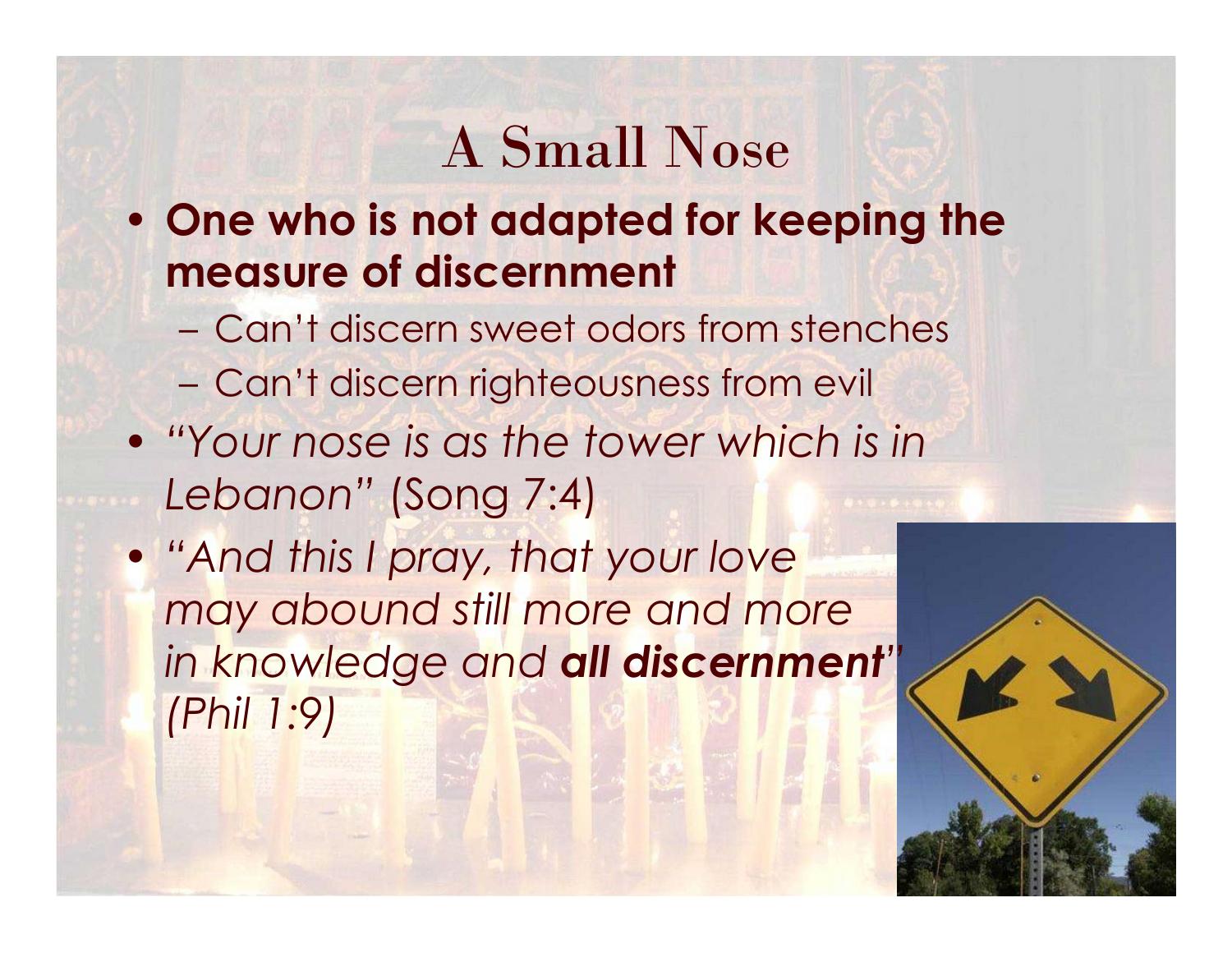#### A Large and Crooked Nose

- **Excessive subtlety of discernment**
- confuses the correctness of its operation
- busy themselves often more than needs in various investigations – busybody
- *"But let none of you suffer as a murderer, or as a thief, or as an evildoer, or as a busybody in other men's matters." (1Pet 4:15)*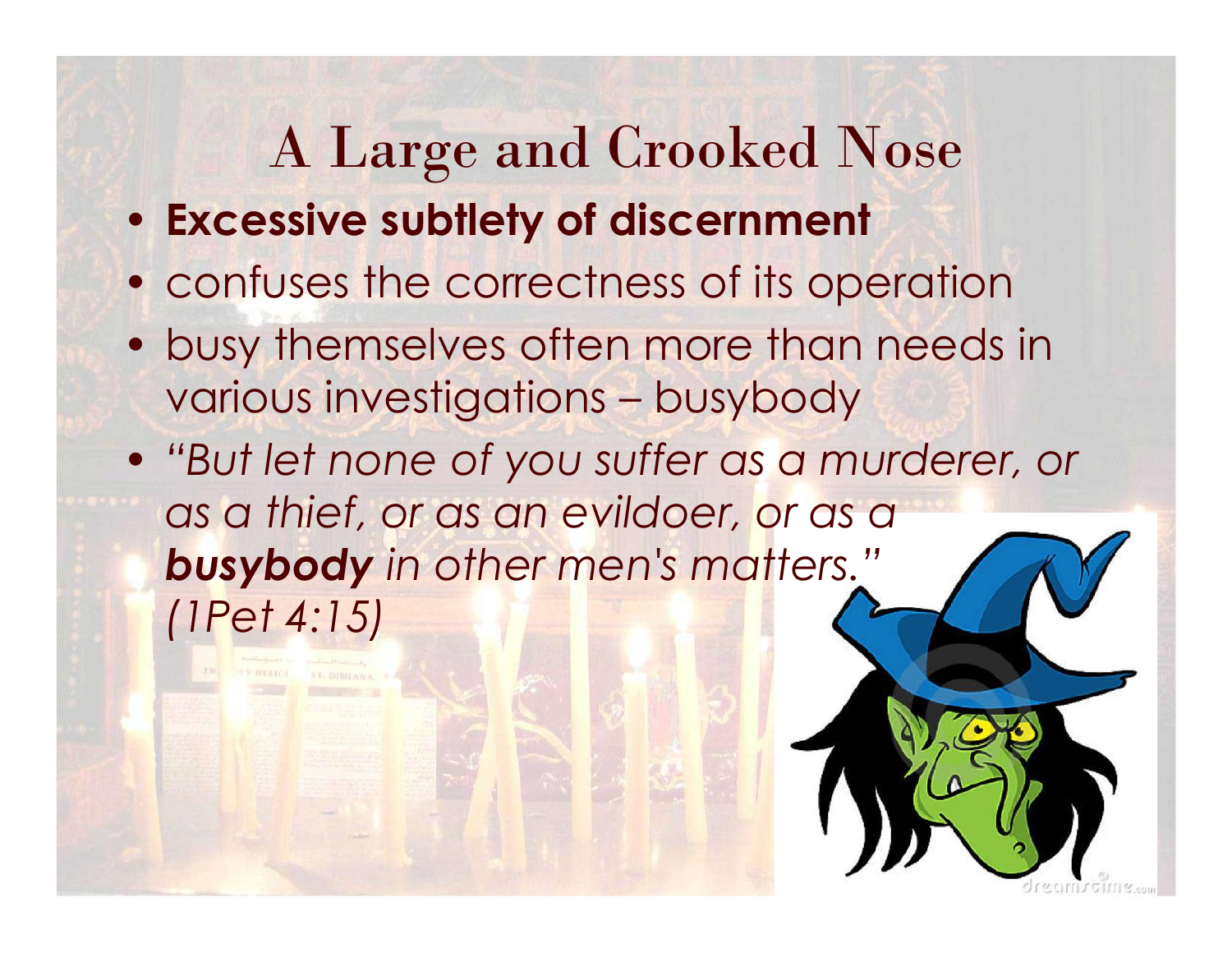# Broken Foot or Hand oken Foot or Hand<br>مَكْسُورَ الْیَدِ أَوِ الرِّجْل<br><u>k</u> in the way of God at all<br>I or lot in good <u>deeds</u>

- **Cannot walk in the way of God at all**
- **Without part or lot in good deeds**
- *"You shall walk in all the ways which the Lord your God has commanded you, that you may live…" (Deut 5:33)*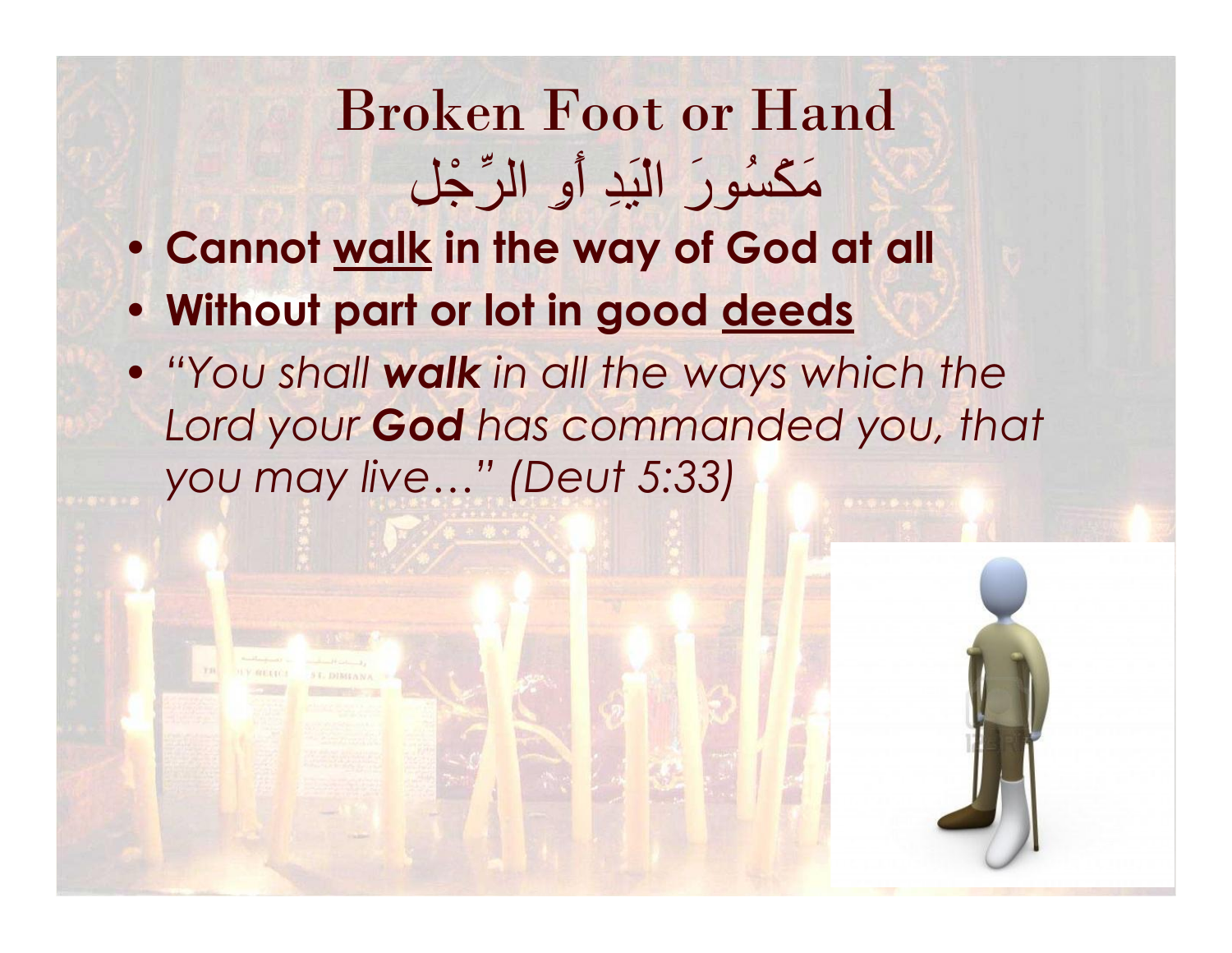- 
- **He never looks up**
	- Is intent only on what is trodden on among the lowest



- Even if he hears of the heavenly, his posture does not allow him to seek it, as he is weighed down by the earthly
- *"But the seed which fell among thorns are they which, when they have heard the word, go forth, and are choked with cares and riches and pleasures of life, and bear no fruit." (*Luke 8:14)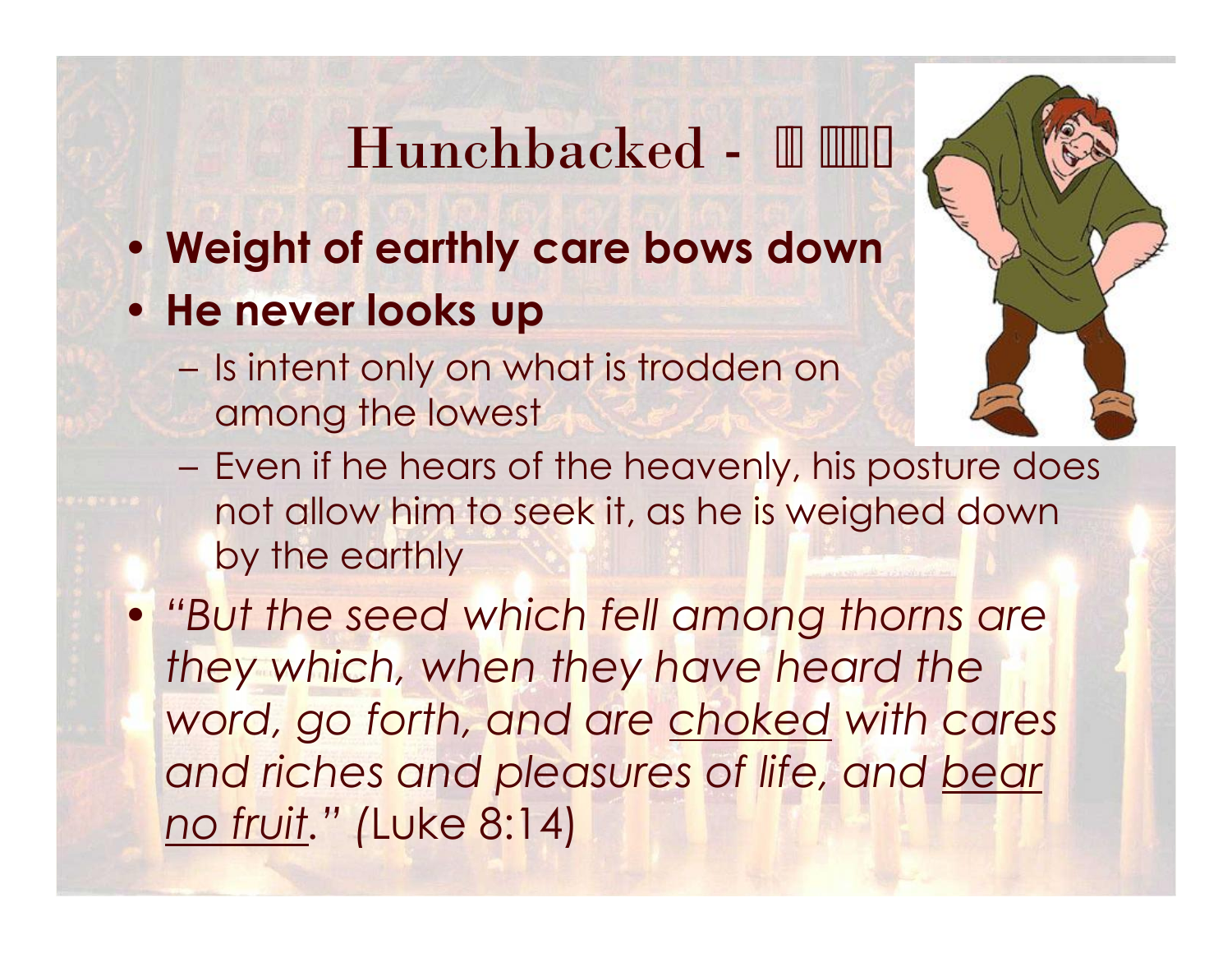#### Blear-eyed *(blepharitis)-* العینین دامع

- A disease of the eyelids, consisting of chronic inflammation of the margins, with a gummy secretion of sebaceous matter
	- the pupils are sound; but the eyelids, weakened
	- **He illuminates in understanding of the Truth, yet his eyes are darkened by earthly conduct**
- *"Anoint your eyes with eyesalve that you may see."* (Revelation 3:18)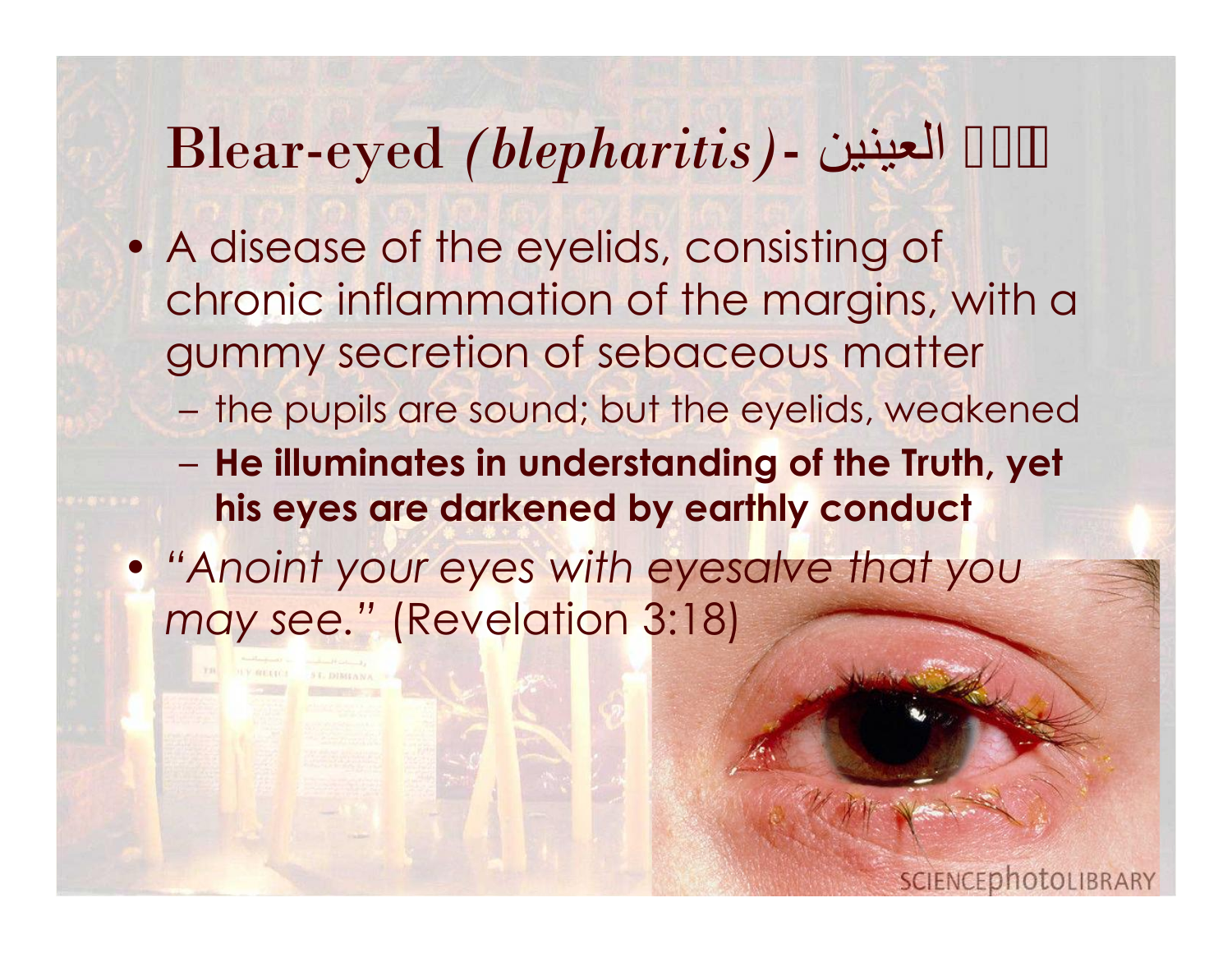## White Specked-eyed - ٌاضَیَب ِھِنْیَع يِف ْنَم

- Not permitted to see the light of truth, in that he is **blinded by the arrogant assumption of wisdom or of righteousness**.
	- For the pupil of the eye, when black, sees; but, when it bears a white speck, sees nothing.
- *"…Professing themselves to be wise, they became fools."* (Romans 1:22)

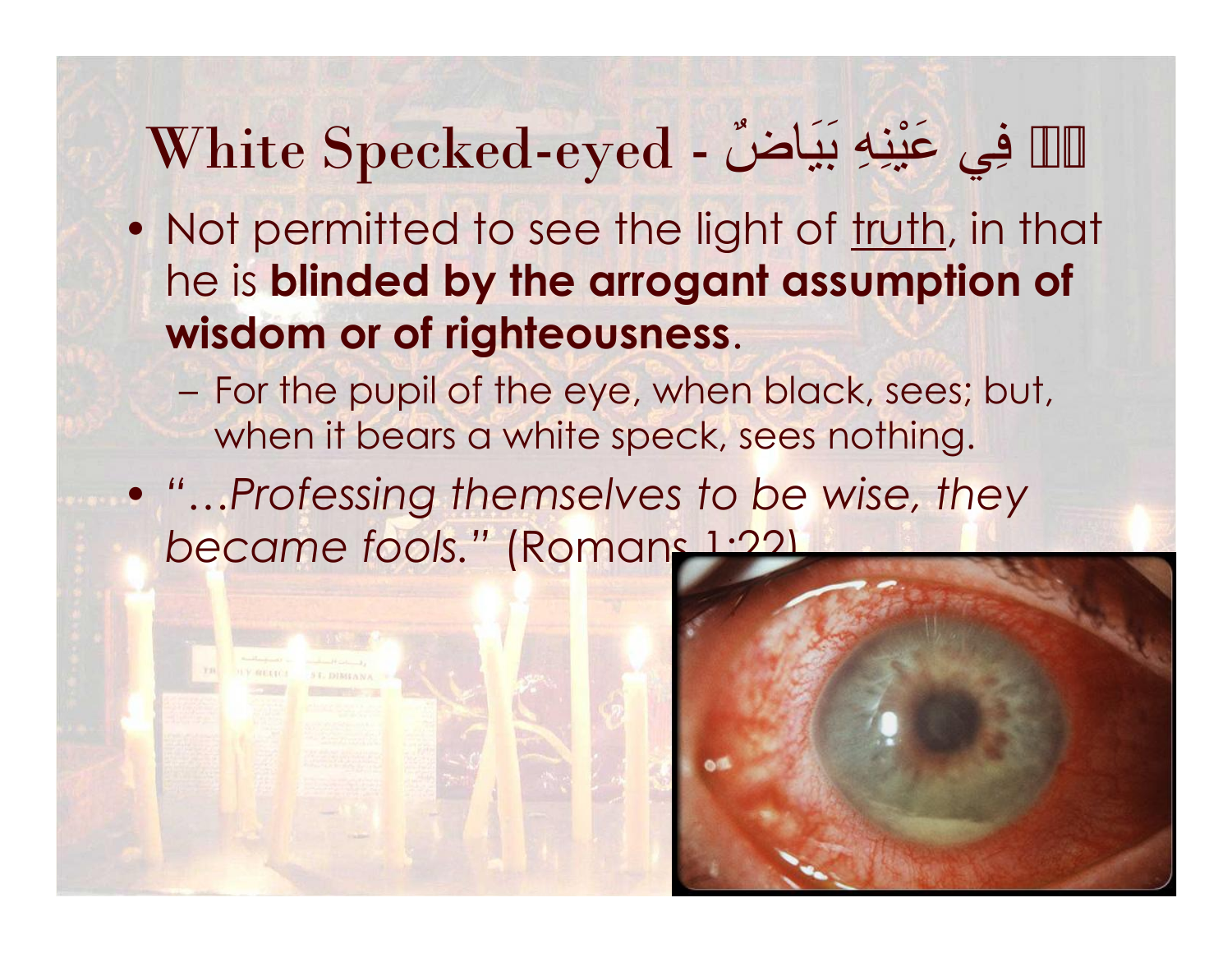- Scabies -<br>**CONTERN Scabies The Wantonness of the flesh**<br>**CONTERN THE SCAPE OF SCAPE AND FLAGGE ASSESSMENT PROPERTY overmasters the body without cease**
	- The violent heat of the bowels is drawn to the skin
	- The heat of the evil desires become actions
	- He is covered in ugly wounds
	- *while sensuality is not repressed in thought, it gains the mastery also in action*
- *"Let no temptation take you but such as is human" (1 Cor 10:13)*
	- It is human to suffer temptation in the heart; but it is devilish, in the struggle of temptation, to be also overcome in action.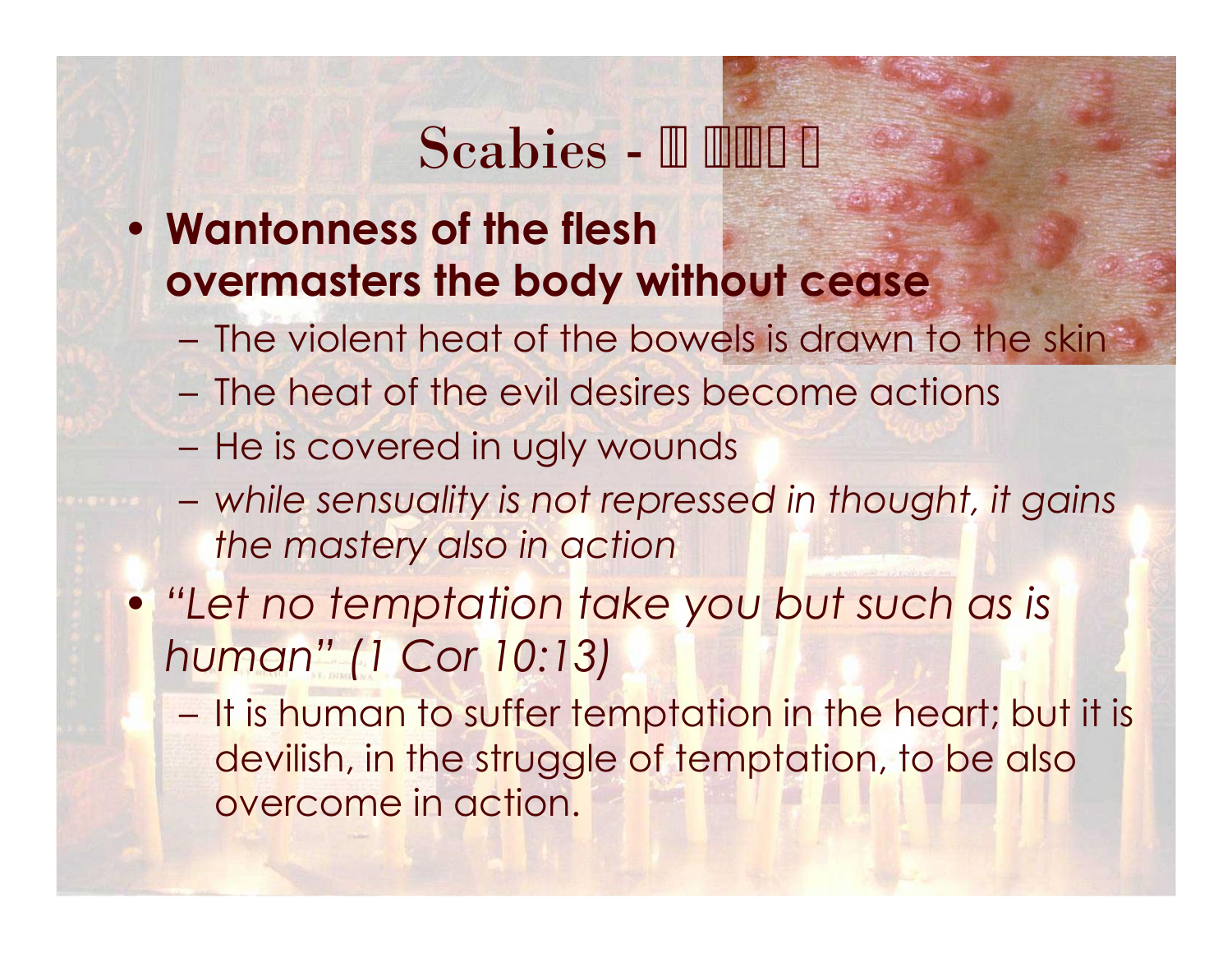#### Impetigo -

- A contagious skin infection that usually produces blisters or sores
- Impetigo invades the body without pain, spreads with no annoyance, and disfigures the beauty of the members.
- **One is ravaged in the mind by greed**
	- Greed corrodes the mind, offering one gain after another, gives no pain to the body, but disfigures the other virtues, corrodes the whole body corrupting the mind with sins

– *"The love of money is the root of all evils."* (1 Timothy 6:10)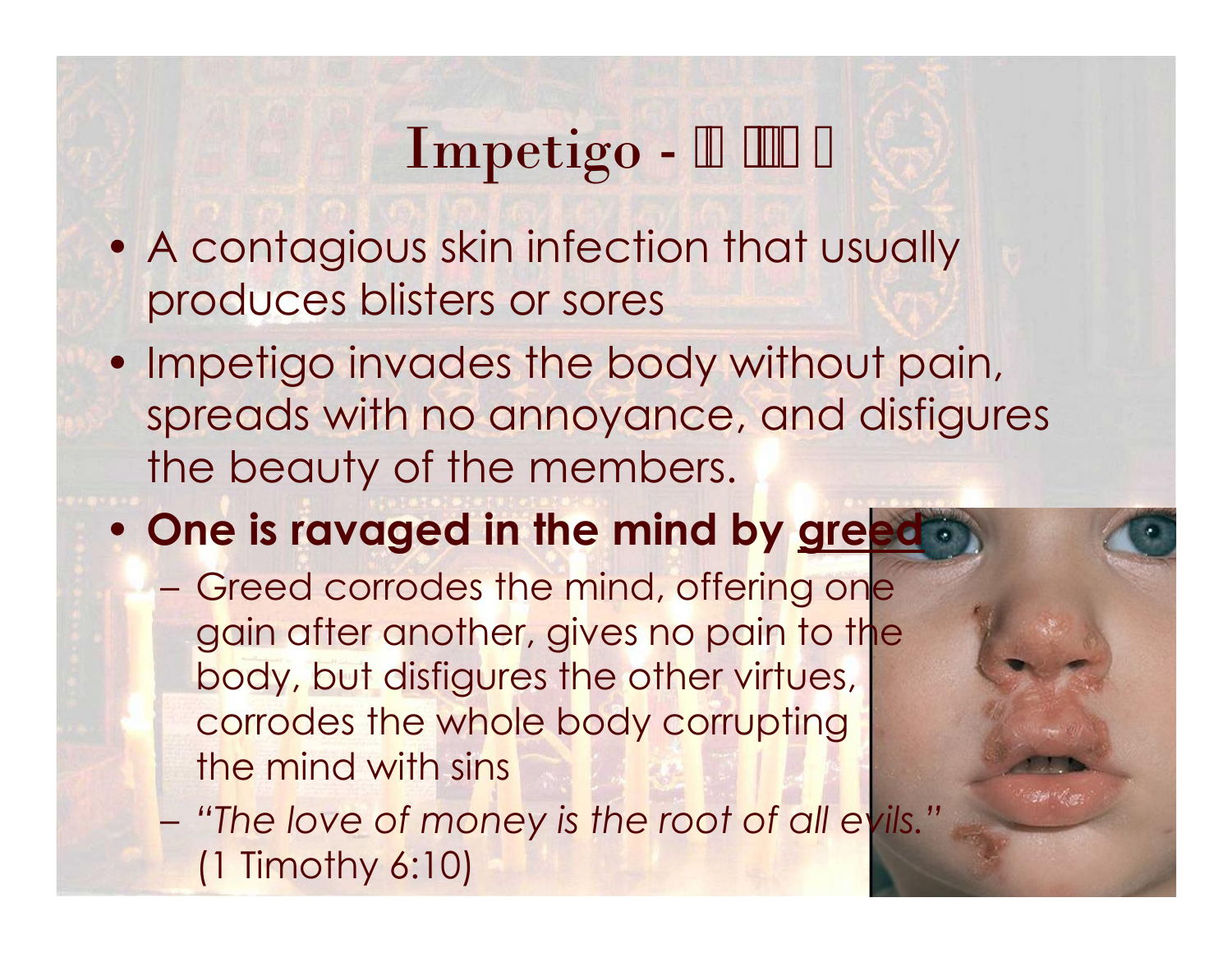## Ruptured (Eunuch-ness)

- Buptured (Eunuch-ness)<br>- الْخُصْیَةِ -<br>• Does not carry immorality into action, but<br>yet is **immoderately weighed down by it i**n yet is **immoderately weighed down by it in mind through continual thought.**
	- Does not carry out the action, but the mind is flooded with the pleasure of sin.
	- He can not practice good, because he is weighted down by the hidden shame of his immoral thoughts.
- *"But Jesus, knowing their thoughts, said, "Why do you think evil in your hearts?" (Matt 9:4)*

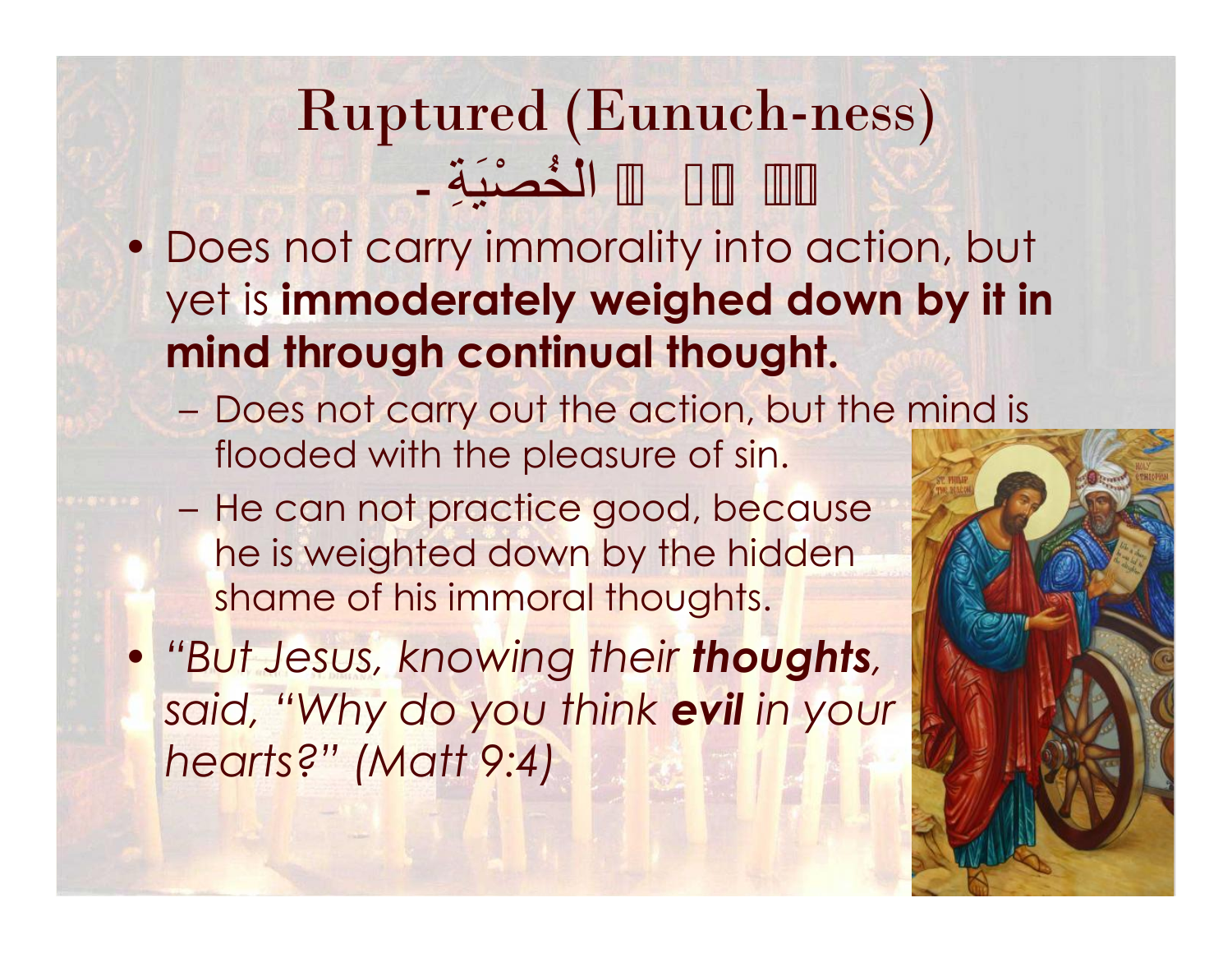#### Infirmities Unfit for the Service

- **1. Blind**: does not know where to step or go
- **2. Lame**: unable to rise to walk a spiritual life
- **3. Small Nose**: lacks discernment
- **4. Large, Crocked Nose**: busybody
- **5. Broken foot or hand**: can not walk or work
- **6. Hunchbacked**: can not look above
- **7. Blear-Eyed**: understands, but can not see
- **8. White specked-eyed**: blinded by arrogance
- **9. Scabies**: practices immorality continuously

**10.Impetigo**: ravished by greed

**11.Ruptured**: mind flooded by immorality